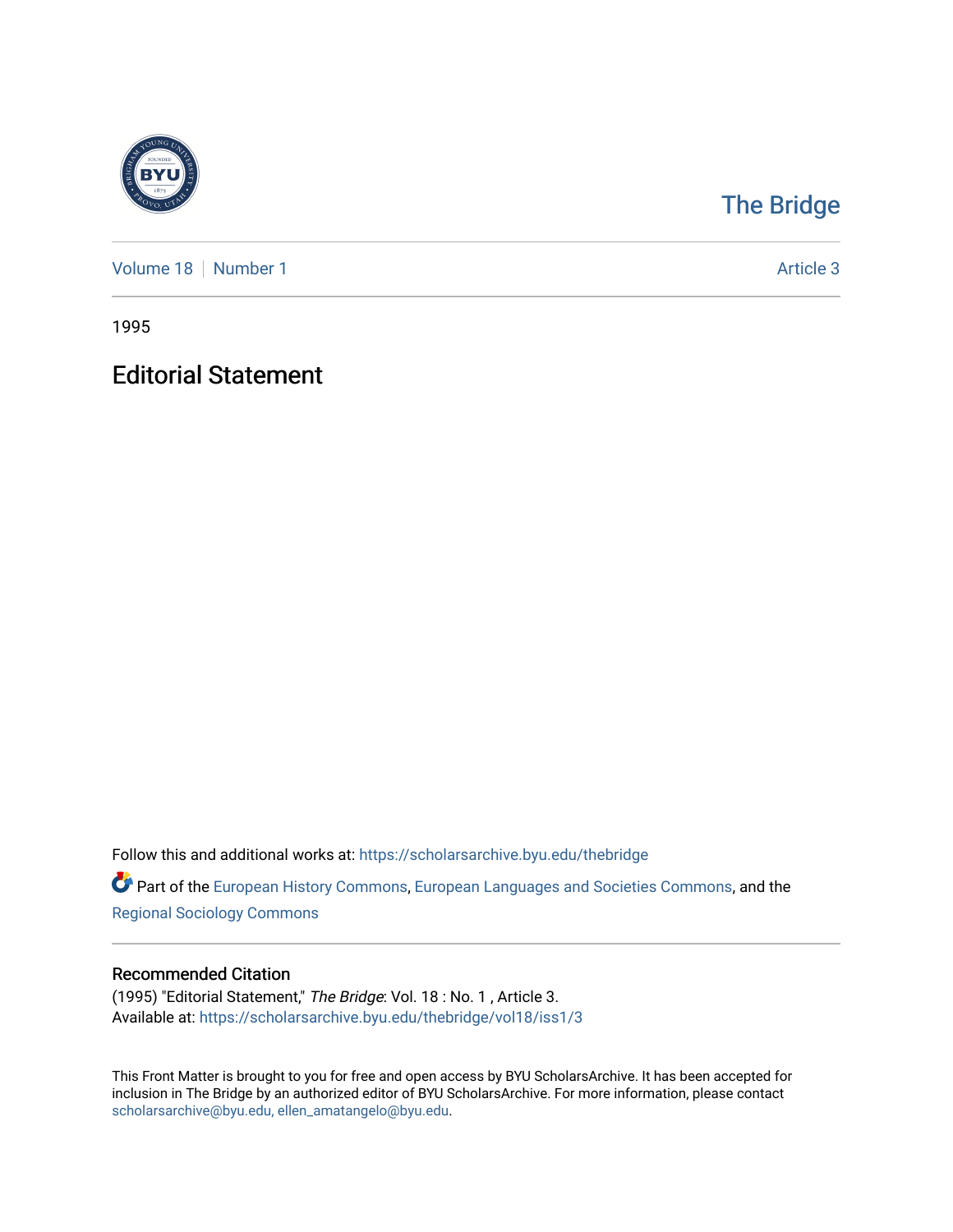## **Editorial Statement**

Exploration of Danish immigrants' experiences reveals that most came to improve their economic status, though some, no doubt, were also driven by a spirit for adventure. Many of them transplanted old country institutions that had been meaningful in their lives - mostly churches. Among these were followers of Bishop N.F.S. Grundtvig who, in addition to being a Lutheran churchman, poet, statesman, and educator is considered to be the founder of the Danish Folkhighschool. His followers established Grand View College and Seminary in Des Moines, Iowa attempting at the same time to follow some of the Folkschool philosophy.

Dr. Dennis Bielfeldt's article outlines the difficulties and obstacles encountered in attempting to adapt some of the folkhighschool philosophy in an American small college setting. It might be supposed that Grand View College would have had an advantage because of its Danish heritage. However, Bielfeldt's outline argues that there has been little effort to try the adaptation, and he observes that the character of college students today reflect a society in which the Grundtvigian vision would not have a chance.

Abolene Larsen's article about her work among the Cherokee provides the story of an immigrant who came with a blend of interest in adventure and a desire "to serve God." Abolene Larsen tells of a young lady who came to the U.S. partly driven by a spirit of adventure, but largely

 $-4$